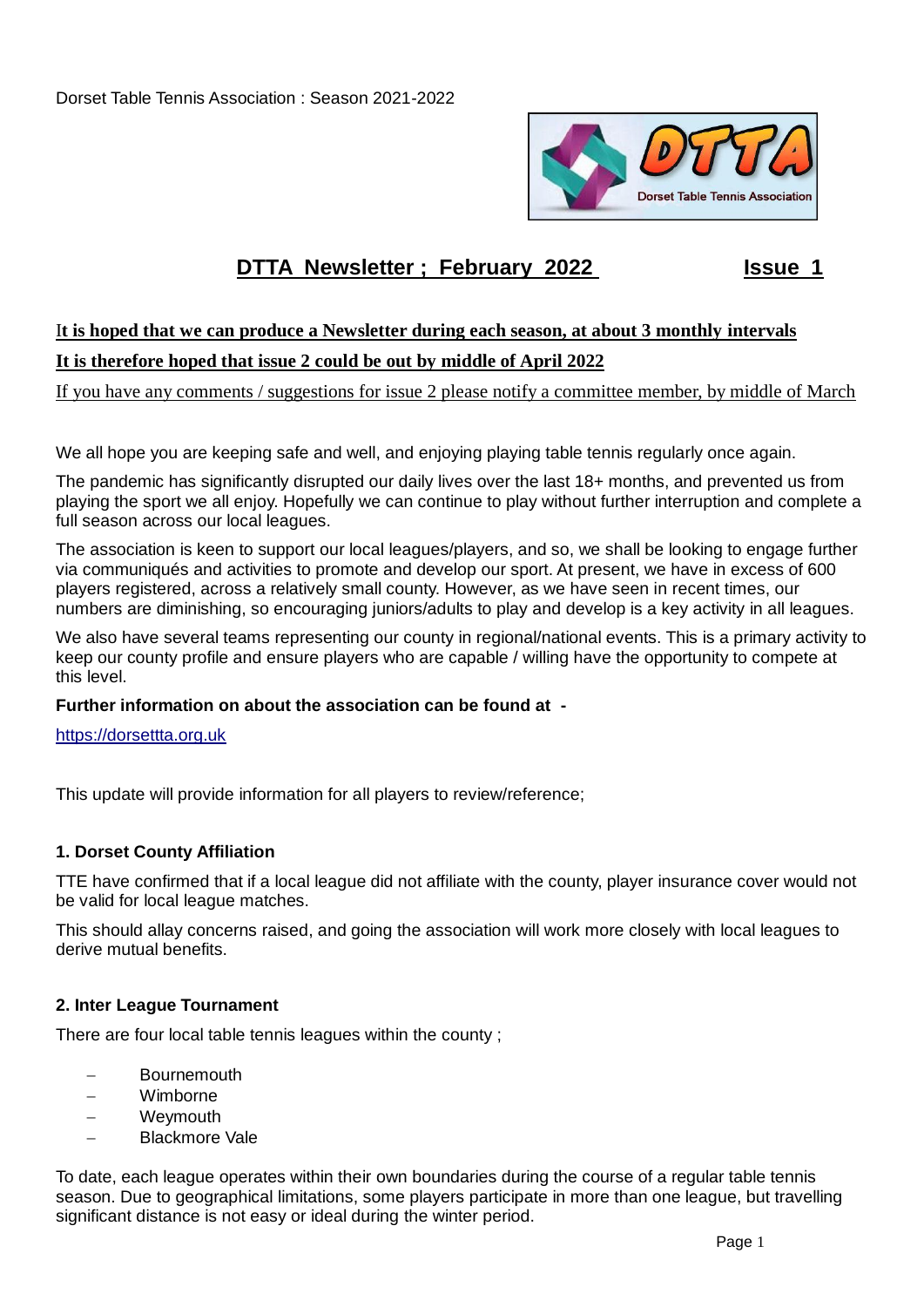Dorset Table Tennis Association : Season 2021-2022

Consequently, to increase/adjoin the TT community within the county it is intended that we shall run a further Inter County Tournament towards the end of the TT season. This is scheduled to be held at a North Dorset venue (Stalbridge), but will rotate to other league venues in subsequent seasons.

The aim of this event will be to ;

- Promote "local" league engagement.
- Provide a platform for junior/young player advancement.
- Create a stepping point for players wishing to represent the county.
- Provide opportunities for TT development.
- $-$  Increase the profile of TT within the county.

Further information can be provided to league committees to progress arrangements.

### **3. Table Tennis England County Championship Competitions**

This season we have teams representing the county as follows ;

Junior - Div 1B and Div 2B

Senior – Div 1B

Over 60s – Div 2A

Veterans – Div 2D

Cadets - Not Entered this season, due to lack of Girls under 15 y/o

Our team colours are black/green shirts and black shorts/skirts.

Matches are played over weekends, as arranged by team Captains within their Divisions.

Results can be found on the website https://dorsettta.org.uk/

We are already planning for next season and if anyone is interested in joining or running one of the county teams please contact anyone on the committee.

For those Junior / Cadet players not able to play in the above Championships we also run teams in the TTE National Cadet League & the National Junior League.

The Ages for these are; Cadets Under 15, Juniors Under 19. Both Girls & Boys

These can be classed as stepping stones to County & Other National Team Events

Qualifications for any Team Events you will be required to be registered with TTE or other National Bodies.

# **4 County Coaching**

Our County Coaching Officer is Mr. Matt Ware,

Matt Coaches at various locations / Clubs throughout the County over several days / Evenings a week.

Mr Andy Millar also coaches at Various Clubs / Venues during Evenings in the Weymouth & West Dorset area.

Details for coaches can be found on the County Committee page of our Website

If you are a Qualified Coach, & are willing / available to assist with coaching either at Club or County level, Please let us know..

### **5 Covid-19**